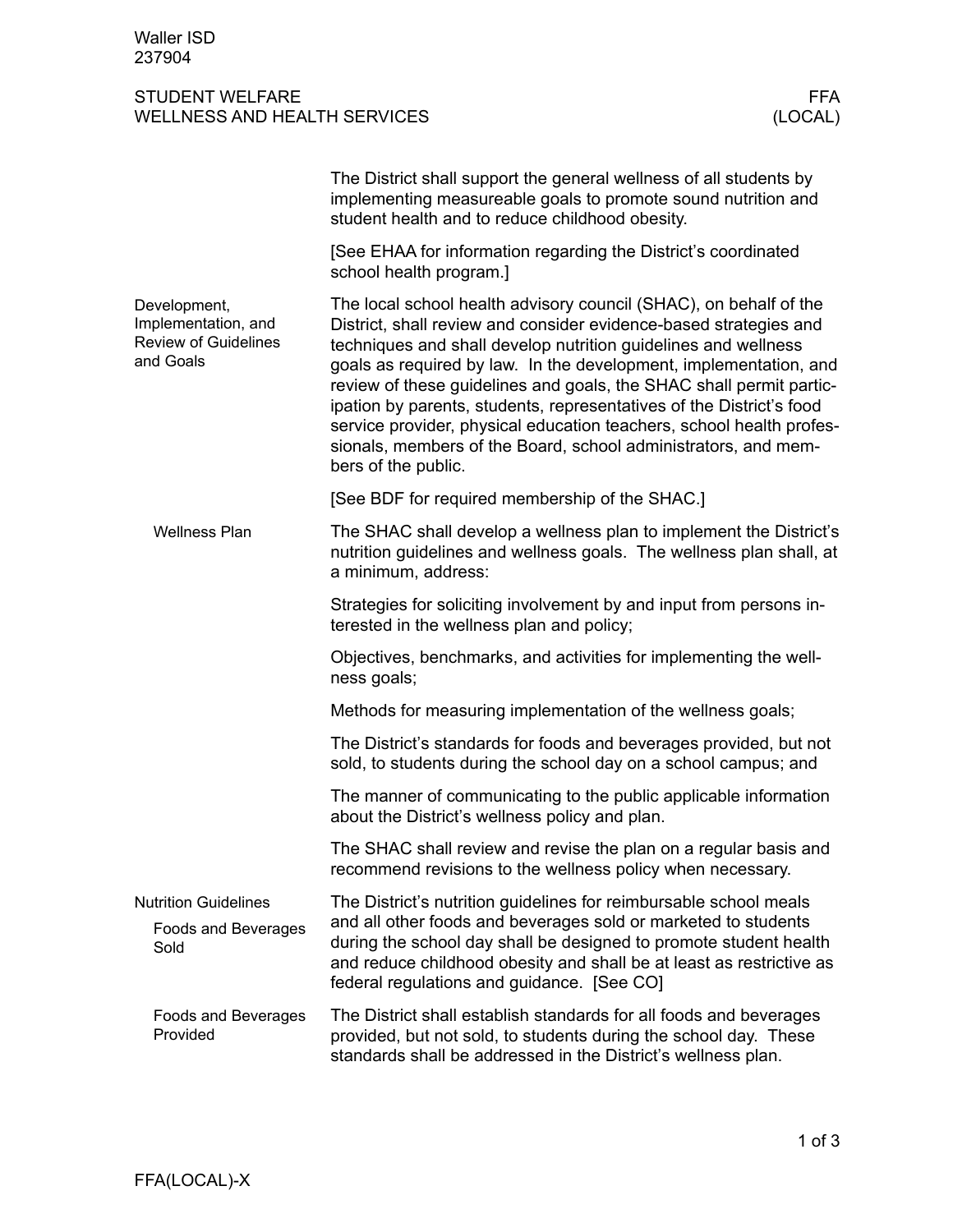## STUDENT WELFARE FFA<br>WELLNESS AND HEALTH SERVICES WELLNESS (LOCAL) WELLNESS AND HEALTH SERVICES

| <b>Wellness Goals</b>                          | The District shall implement, in accordance with law, a coordinated                                                                                                                                                                                                                                                |
|------------------------------------------------|--------------------------------------------------------------------------------------------------------------------------------------------------------------------------------------------------------------------------------------------------------------------------------------------------------------------|
| <b>Nutrition Promotion</b><br>and Education    | school health program with a nutrition education component. [See<br>EHAA] The District's nutrition promotion activities shall encourage<br>participation in the National School Lunch Program, the School<br>Breakfast Program, and any other supplemental food and nutrition<br>programs offered by the District. |
|                                                | The District establishes the following goals for nutrition promotion:                                                                                                                                                                                                                                              |
|                                                | The District's food service staff, teachers, and other District person-<br>nel shall consistently promote healthy nutrition messages in cafete-<br>rias, classrooms, and other appropriate settings.                                                                                                               |
|                                                | The District shall share educational nutrition information with fami-<br>lies and the general public to promote healthy nutrition choices and<br>positively influence the health of students.                                                                                                                      |
|                                                | The District establishes the following goals for nutrition education:                                                                                                                                                                                                                                              |
|                                                | The District shall deliver nutrition education that fosters the adop-<br>tion and maintenance of healthy eating behaviors.                                                                                                                                                                                         |
|                                                | The District shall make nutrition education a District-wide priority<br>and shall integrate nutrition education into other areas of the curric-<br>ulum, as appropriate.                                                                                                                                           |
| <b>Physical Activity</b>                       | The District shall implement, in accordance with law, a coordinated<br>health program with physical education and physical activity com-<br>ponents and shall offer at least the required amount of physical ac-<br>tivity for all grades. [See BDF, EHAA, EHAB, and EHAC]                                         |
|                                                | The District establishes the following goals for physical activity:                                                                                                                                                                                                                                                |
|                                                | The District shall provide an environment that fosters safe, enjoya-<br>ble, and developmentally appropriate fitness activities for all stu-<br>dents, including those who are not participating in physical educa-<br>tion classes or competitive sports.                                                         |
|                                                | The District shall encourage parents to support their children's par-<br>ticipation, to be active role models, and to include physical activity<br>in family events.                                                                                                                                               |
|                                                | The District shall encourage students, parents, staff, and commu-<br>nity members to use the District's recreational facilities, such as<br>tracks, playgrounds, and the like, that are available outside of the<br>school day. [See GKD]                                                                          |
| <b>Other School-Based</b><br><b>Activities</b> | The District establishes the following goals to create an environ-<br>ment conducive to healthful eating and physical activity and to pro-<br>mote and express a consistent wellness message through other<br>school-based activities: The District shall allow sufficient time for                                |